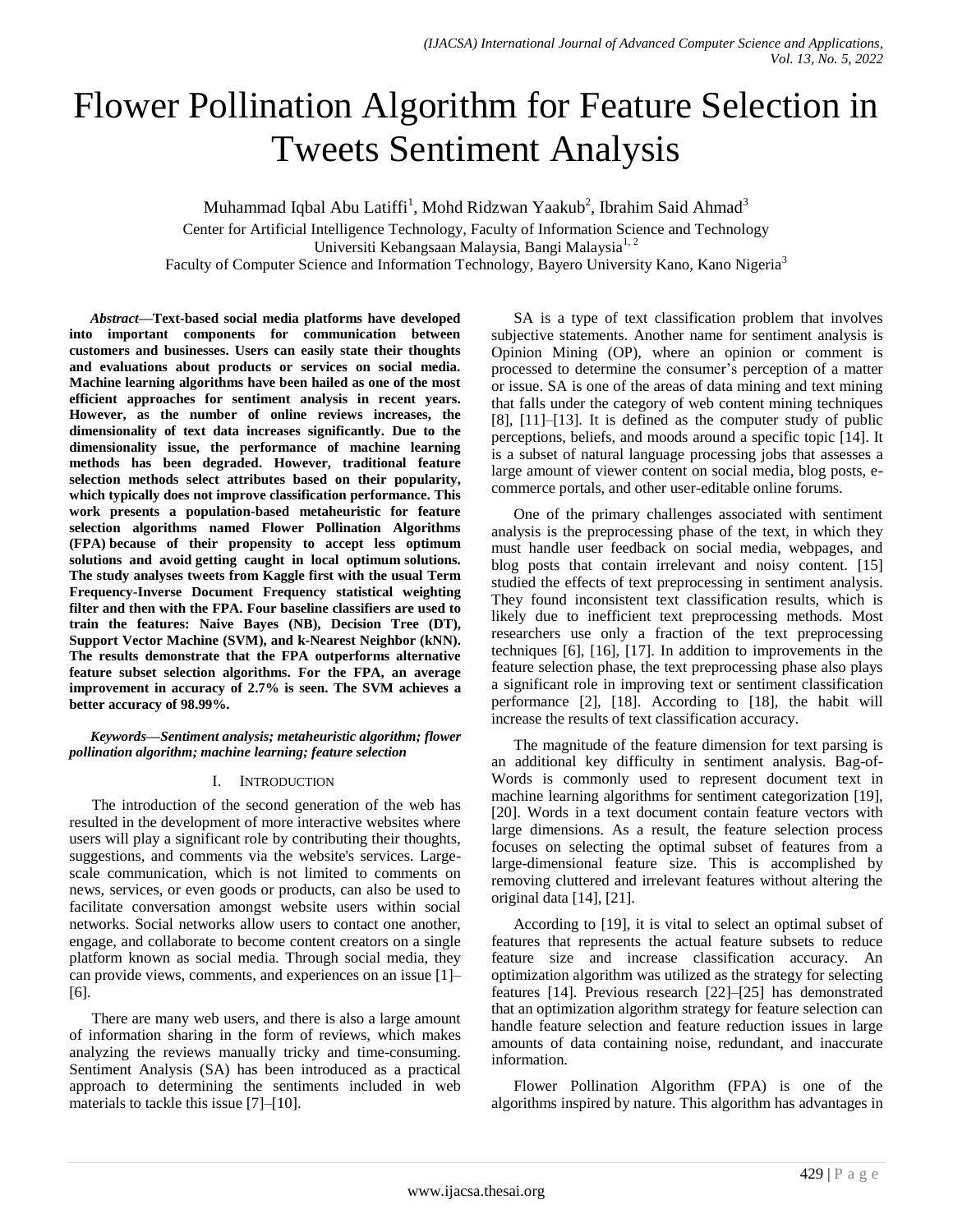terms of performance when it is applied in improving performance in various optimization issue problems as well as having few parameters [22], [26], [27]. According to [22], the FPA is a flexible and easily adaptable optimization method. However, research on the use of FPA in feature selection problems in sentiment analysis has not yet been conducted. So, this is necessary to study and further improve the performance of FPA for feature selection problems. Therefore, the development of feature selection methods that use FPA is expected to be able to select a more discriminatory feature set and improve the sentiment classification results.

On the other hand, the sentiment classification process is another issue in sentiment analysis technology due to the involvement of the textual data [5]. Furthermore, simple text classification and sentiment classification in text mining are two different things. Text classification in text mining identifies topics found in a data set. The classification of sentiment, on the other hand, is classified in terms of the type of sentiment in the text. When there are strategies to minimize the dimensions in large-sized data sets, sentiment classification performance can be enhanced [10], [28], [29]. This method generally serves to detect and eliminate irrelevant and overlapping data so that the sentiment classification results are meaningful.

The remaining sections of this work are structured as follows: The second section examines previous works on feature selection and the necessary component of FPA. Next, Section 3 provides an overview of the technique applied in this study, while Section 4 details the FPA algorithm proposed for feature selection in sentiment analysis. The findings of the experiments are discussed in Section 5, and the study is concluded in Section 6.

# II. RELATED WORK

Different approaches for selecting features have been proposed and developed, and they are explored by researchers. Metaheuristic techniques improve solution performance over and over again [30]. These metaheuristic techniques are based on observations of natural phenomena such as ant colony optimization, bat algorithms, and flower pollination optimization. This metaheuristic is then used in the bandage feature selection method. This method has been gaining more attention recently [31] as it attempts to produce better solutions by applying knowledge gained from natural solutions. The wrapper approach in feature selection evaluates the quality of the selected features based on their classification performance. The wrapping method has two main steps: (1) finding a subset of features and (2) evaluating the selected features. Both of these steps will be repeated until the stop criteria are met. It starts with the production of a subset, and then the classification will evaluate the subset produced.

Previous studies proposed feature selection methods based on particle clustering optimization and the nearest k-neighbor classification [24]. In addition, based on an analysis from [32] also proposed a hybrid approach of feature selection based on genetic algorithms for the classification of Arabic texts using a wrapper model. In the first step, six feature evaluation methods are used simultaneously to select a subset of features. Then an enhanced genetic algorithm is used to optimize the selected subset.

The technique of selecting the optimal subset of features using firefly's algorithm for sentiment analysis problems has also proven the ability of this metaheuristic algorithm [16]. While in a study conducted by [17] where researchers improved the whale optimization algorithm for feature selection of two types of sentiment analysis data, namely in Arabic and English. Moreover, the hybridization between the ant colony optimization algorithm and k-Nearest Neighbors has successfully improved the sentiment classification results as it has been applied to the feature selection process [6]. These studies report that their method is more effective compared to the use of filter methods.

The FPA is an algorithm inspired by nature that imitates the basic pollination activity of flowers. In[33], four rules are idealized. Rule 1 of global pollination incorporates biotics and cross-pollination, with the pollinating agent transporting pollen according to the Lévy flight. Rule 2 requires abiotic and selfpollination for local pollination. Next, for Rule 3, the flower constant can be interpreted as the reproduction probability proportional to the degree of resemblance between two flowers. Rule 4 is the exchange probability  $p$  [0, 1], which can be regulated by external factors such as wind between local and global pollination. Local pollination accounted for a sizeable proportion of the total pollination activity.

FPA was successfully adapted for several domains of optimization problems [22]. For the field of electrical and power generation, [34] has introduced a Modified FPA (MFPA) that employs dynamic switching probabilities, the application of Real Coded Genetic Algorithm (RCGA) mutations for global and local searches, and differentiation between searches temporary localization and optimal solutions. The MFPA was subsequently assessed for ten power system benchmarks, and the experimental results revealed lesser fuel costs than the FPA. Another study by [35] presented MFPA to assess the fuel funding and time required to get to the globally optimal solution. The Institute of Electrical and Electronics Engineers 30 (IEEE 30) bus test system demonstrated that MFPA outperformed FPA and metaheuristic algorithms.

Next, research involving FPA was conducted on the signal and image processing domains. The Binary Flower Pollination Algorithm (BFPA) has been implemented to solve the challenge of lowering the number of sensors necessary to identify individuals' electroencephalogram signals [36]. BFPA is used to choose the ideal selection of channels that provide maximum accuracy. Based on the Optimum-Path Forest classifier, the findings of the BFPA experiment indicate an identification rate of up to 87 percent. In addition, [37] has done a thorough evaluation of BFPA's performance in solving the Antenna Positioning Problem (APP) area. BFPA was evaluated with real, artificial, and random data of various dimensions and compared with Population-Based Increment Learning (PBIL) and Differential Evolution (DE) algorithms, two efficient APP domain methods. In the sphere of APP, FPA obtains more competitive technical advances than PBIL and DE.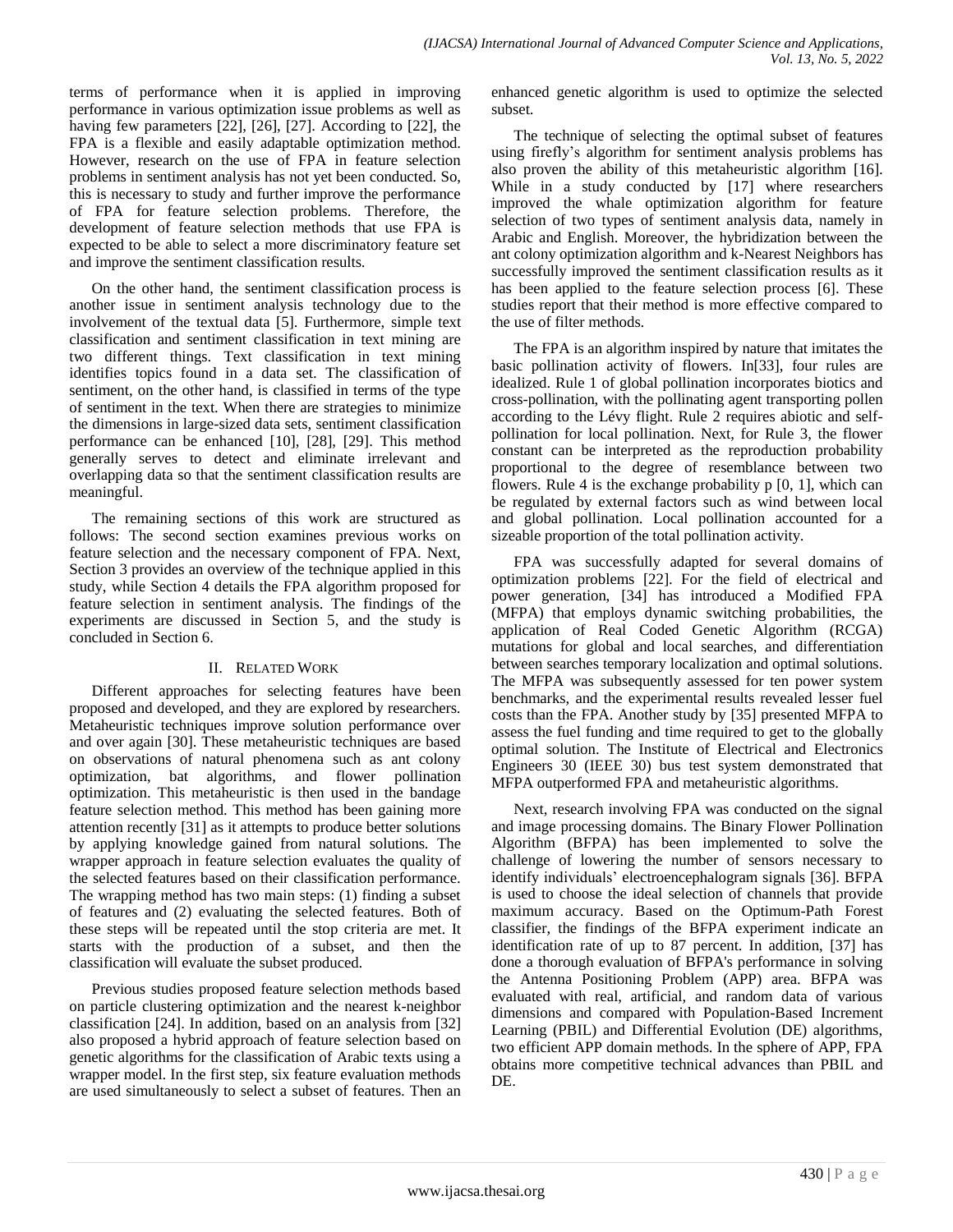FPA is also not left behind to be applied to the clustering and classification domain. The performance of the modified FPA is tested through a clustering problem. This algorithm was evaluated with several different optimization algorithms, including bat, firefly, and conventional FPA on 10 cluster data sets. From the 10 data sets, 8 were generated from pattern recognition, and 2 were generated artificially. The clustering result is calculated in terms of the value of the objective function and the time taken by the CPU on each run. The distribution length graph illustrates the convergence behavior of the algorithm. The results show that the modified FPA exceeds the comparable algorithm to achieve the best fitness value and reduce CPU processing time [38].

Aside from that, the BFPA was applied to feature selection problems and tested on six data sets, where it outperformed Particle Swarm Optimization (PSO), Harmony Search (HS), and Firefly Algorithm (FA) [39]. BCFA is a hybrid algorithm that combines the Clonal Selection Algorithm (CSA) with FPA to tackle feature selection issues. It was introduced in [40]. Using the Optimum-Path Forest classifier as an objective function with the proposed hybrid algorithm (BCFA) has led to superior performance compared to existing metaheuristics. A new methodology for multi-objective feature selection is based on FPA and rough set theory to identify the optimal classification feature set [41]. This model selects features using the filter and wrapper method. The filter approach is a datadriven methodology, whereas the wrapper method is a classification-based technique. Comparing this method against FPA, PSO, and genetic algorithms, the performance of the suggested method was validated using eight UCI data sets, which revealed that this method is extremely competitive. The addition of FPA to the Ada-Boost algorithm enhances the classification accuracy of text documents during the initial phase of feature selection. In contrast, it is utilized to categorise text materials. Three standard data sets were used to evaluate the performance of the proposed algorithm: CADE 12, WEBKB, and Reuters-21578. The experimental findings demonstrated that the suggested algorithm outperformed Ada-Boost and other algorithms [42].

This paper proposes a metaheuristic approach called the flower pollination algorithm for text feature selection based on the Twitter dataset to increase the accuracy of sentiment classification.

## III. METHODOLOGY

In general, the SA methodology is intended to yield the optimal subset of features and the most accurate sentiment classification. As illustrated in Fig. 1, the approach for this study consists of four phases: text preprocessing, feature selection, sentiment classification, testing, assessment, and analysis. The tasks associated with these phases are described in the sections that follow.

# *A. Phase 1: Text Preprocessing*

As tweets are composed by regular people who are not language specialists, the Twitter dataset underwent a cleansing procedure. As a result, misspellings, grammatical errors such as faulty punctuation and capitalization, slang words that do not exist in dictionaries, and abbreviations or acronyms for common terminology are likely to be present in the datasets. The dataset is therefore subjected to two forms of text preprocessing: linguistic processing and natural language processing. This study's linguistic processing comprises five text processing approaches, including lowercase conversion, removal of '#', '@', and other symbols, and removal of punctuation. The document then undergoes spelling correction, an NLP approach. The preprocessing techniques used in this work are shown in Table I.

## *B. Phase 2: FPA for Feature Selection*

Wind or pollinating agents, such as insects, butterflies, bees, birds, and bats, carry pollen from one flower to another during pollination. Flowering plants have evolved to generate nectar or honey in order to entice pollinators and ensure pollination [43]. In addition, a number of pollination agents and plant species, such as squirrels and ornithophilous flowering plants that are pollinated by birds, constitute a number of floral evolution constants [44]. Based on the main characteristics of pollination, a flower pollination algorithm has been developed by [33] developed an algorithm for flower pollination.

There are two fundamental types of flower pollination: biotic and abiotic processes. Biotic pollination, also known as cross-pollination, is the most common type of pollination and is carried out by pollinating agents like insects, birds, and others. This method of pollination is utilized by over 90 percent of blooming plants. When the pollinating agent travels and even flies at varying speeds, the movement of the pollen is quite remote; such pollination can also be considered global pollination when Lévy Flight rules [33], [45], [46] are used. If pollen is encoded as a solution vector, this operation corresponds to a global search. Abiotic pollination, also known as self-pollination, does not require an external pollinator. Approximately 10 percent of flowering plants utilize this kind of pollination, according to estimates. Since self-pollination and localised pollination are more likely to occur in this way, wind dispersal is an option [43], [44]. Typically, the distance traversed by a local movement is shorter, therefore the search might be deemed local. The aforesaid characteristics were utilised to plan the creation of the flower pollination algorithm (FPA) [33], an optimization algorithm.



Fig. 1. Methodology for the Study.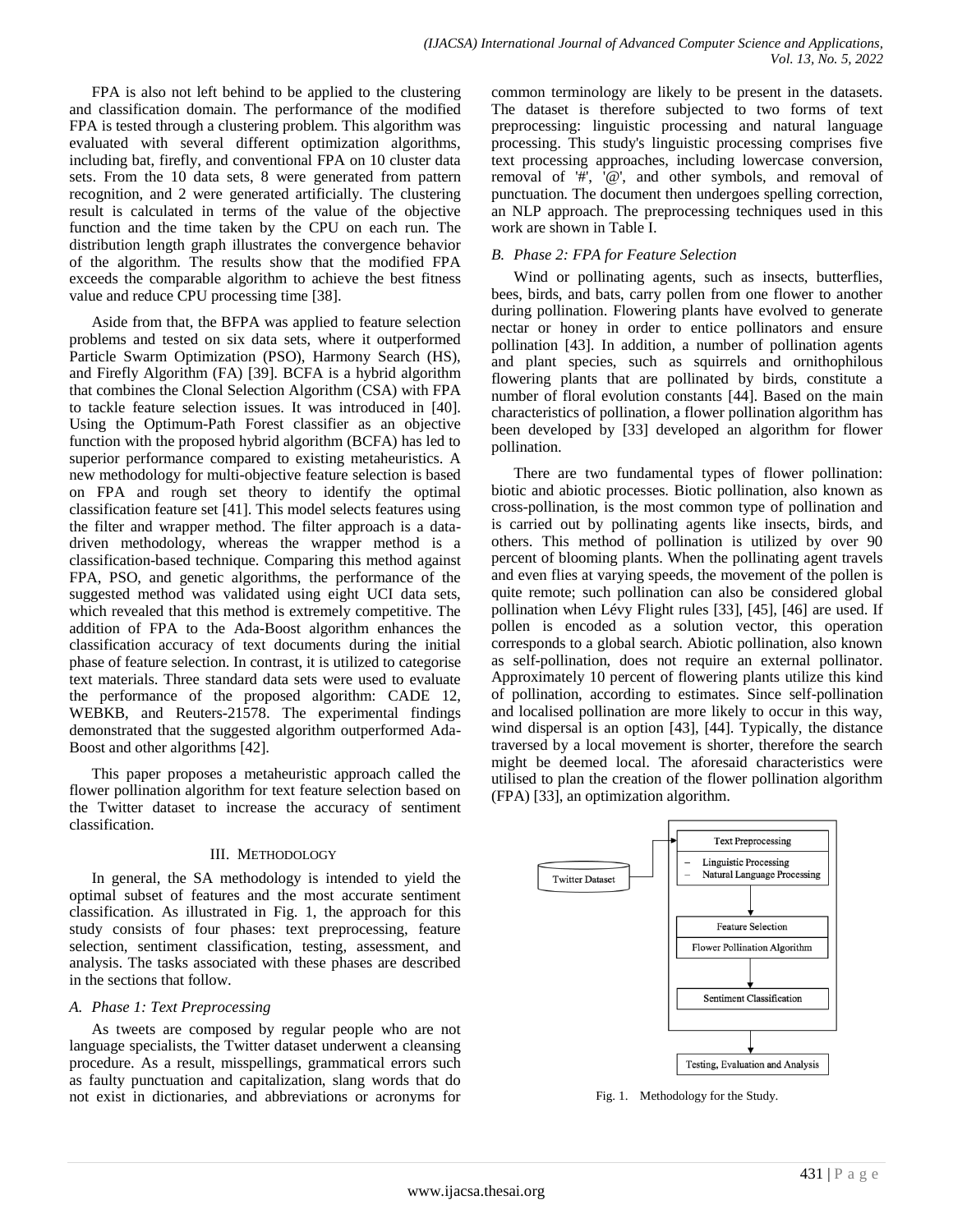| <b>Techniques</b>          | Raw                                                                                                                                                                                        | <b>Processed</b>                                                                                                                                                                          |
|----------------------------|--------------------------------------------------------------------------------------------------------------------------------------------------------------------------------------------|-------------------------------------------------------------------------------------------------------------------------------------------------------------------------------------------|
| Conversion<br>to lowercase | @Piwi_47 I hated the da Vinci code, the movie with a passion, it was<br>boring and made me sad!! that a movie blaspheming the name of<br>Jesus is being played world wide \$. #davincicode | @piwi_47 i hated the da vinci code, the movie with a passion, it was<br>boring and made me sad!! that a movie blasphying the name of jesus is<br>being played world wide \$. #davincicode |
| Removal of<br><b>a</b>     | @piwi_47 i hated the da vinci code, the movie with a passion, it was<br>boring and made me sad!! that a movie blasphying the name of jesus<br>is being played world wide \$. #davincicode  | i hated the da vinci code, the movie with a passion, it was boring and<br>made me sad!! that a movie blasphying the name of jesus is being played<br>world wide \$, #davincicode          |
| Removal of<br>punctuation  | i hated the da vinci code, the movie with a passion, it was boring and<br>made me sad!! that a movie blasphying the name of jesus is being<br>played world wide \$. #davincicode           | i hated the da vinci code the movie with a passion it was boring and<br>made me sad that a movie blasphying the name of jesus is being played<br>world wide \$#davincicode                |
| Removal of #               | i hated the da vinci code the movie witha passion it was boring and<br>made me sad that a movieblasphying the name of jesus is being<br>played world wide \$#davincicode                   | i hated the da vinci code the movie with a passion it was boring and<br>made me sad that a movie blasphying the name of jesus is being played<br>world wide \$                            |
| Removal of<br>symbol       | i hated the da vinci code the movie with a passion it was boring and<br>made me sad that a movie blasphying the name of jesus is being<br>played world wide \$                             | i hated the da vinci code, the movie with a passion it was boring and<br>made me sad that a movie blasphying the name of jesus is being played<br>world wide                              |
| Spelling<br>correction     | it was really ironic that he spent the first part of class talking about<br>his own professot at Harvard who was a pompous arrogant ass                                                    | it was ironic that he spent the first part of class talking about his<br>professor at Harvard who was a pompous arrogant ass                                                              |

TABLE I. TEXT PREPROCESSING AND EXAMPLES

The development of the FPA is based on the pseudo-code shown in Fig. 2. In general, the development of the FPA consists of three main parts - parameter declaration, initiation, and searching.

|               | <b>Parameter Declaration</b>                    |
|---------------|-------------------------------------------------|
| 1             | Initialize population size randomly             |
|               | Initialize stopping criteria (iteration number) |
| $\frac{2}{3}$ | Set the switch probability                      |
| 4             | Set the best solution                           |
|               | Initiation phase                                |
| 5             | Check if stopping criteria meet                 |
| 6             |                                                 |
|               | <b>Searching Phase</b>                          |
|               | Global pollination                              |
| 7             | Choose the best solution                        |
| 8             | Random solution $\leq$ switch probability       |
| ٥             | <b>Global pollination occurs</b>                |
| 10            | New solution produced                           |
| 11            | If new solution better                          |
| 12            | Subs the current solution with the new          |
| 13            | Else                                            |
| 14            | New solution rejected                           |
|               | Local pollination                               |
| 15            | Choose two random solution                      |
| 16            | <b>Local pollination occurs</b>                 |
| 17            | New solution produced                           |
| 18            | If new solution better                          |
| 19            | Subs the current solution with the new          |
| 20            | Else                                            |
| 21            | New solution rejected                           |
| 22            | Repeat step #6                                  |
| 23            |                                                 |
| 24            | Select the optimal solution                     |

#### Fig. 2. Pseudocode for FPA.

*1) Parameter declaration phase:* There are two types of parameters that must be set during the general parameter declaration phase: population size and the number of iterations. The population parameter choice for this experiment is based on a study by [47], which determined that the optimal population size for optimal results is 25. The number of generations is determined based on a study conducted by [33], i.e., the most appropriate number of generations is 100. This number of generations will be the termination criterion for the algorithm.

*2) Initiation phase:* In this initial phase, a subset of solutions will be randomly generated and stored in the form of a one-dimensional array, as in the example shown in Fig. 3. The illustration depicts a solution subset with ten feature attributes labeled F1 through F10. A cell with a value of 1

indicates the attribute of the selected feature, while a cell with a value of 0 indicates the attribute of the unselected feature. Next, all subsets of these generated initial solutions will be evaluated based on the performance of the sentiment classification accuracy assessment and sorted based on the classification accuracy score values obtained. A subset of this initial solution will be used to generate the following generation subset.

*3) Searching phase:* For the searching phase, the algorithm is divided into two parts, namely, global pollination and local pollination. Before proceeding to the search phrase, the termination criteria will be reviewed first. If the termination criteria are not met, the search phase will continue. Conversely, suppose the termination criteria have been met. In that case, the subset of features with the best sentiment classification score will be returned and used as a feature list for sentiment classification.

Global pollination begins when a solution is randomly generated. If its value is smaller than the exchange probability, the Levy flight rule will generate a new solution. Existing solutions will be selected along with these new solutions to get better scores. The crossover method in the global pollination method is illustrated in Fig. 4. The global pollination session will result in two new solutions, and both will go through a sentiment classification performance appraisal process. Only new solutions that are capable of producing higher scores than the existing solution score list is accepted into the population, and their position within the population is decided by the scores produced. On the other hand, this new solution will not be accepted if it gets a score that is less than the score of the existing population.

| ${\bf F1}$ | F <sub>2</sub> | F3 | F4           | F5 | F6 | F7 | ${\bf F8}$ | F9       | <b>F10</b> |
|------------|----------------|----|--------------|----|----|----|------------|----------|------------|
|            | $\mathbf{0}$   |    | $\mathbf{0}$ |    |    |    |            | $\Omega$ |            |

Fig. 3. Solution Subset Array.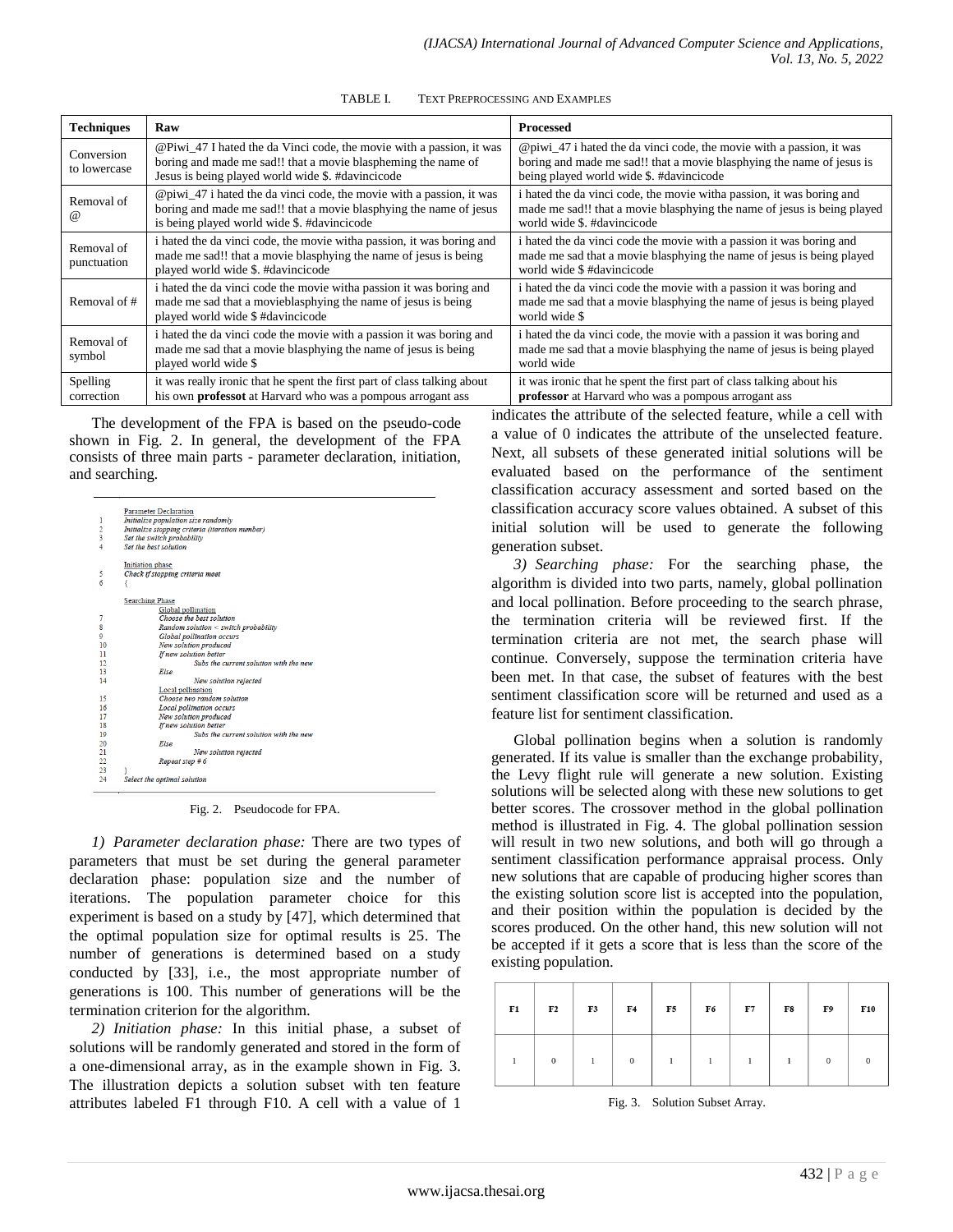

On the other hand, for local pollination sessions, it occurs when a solution is randomly generated and if its value is greater than the exchange probability. Therefore, two randomly generated solutions were selected to undergo local pollination. As depicted in Fig. 5, the process of learning between the two candidates in the FPA algorithm occurs via the crossover approach. The outcomes of the local pollination will generate two new solutions, which are then evaluated based on their performance in sentiment classification. If based on the obtained sentiment evaluation score, this new solution is deemed superior to the previous solution, it will be accepted and its population position will be changed. Alternatively, this solution will not be approved if it has a low score among the current solutions.



Fig. 5. Local Pollination Process.

These global and local pollination processes will continue until the termination criteria are reached. If the criteria for stopping are not reached, this procedure will be repeated. As illustrated in Fig. 6, the result of this algorithm is a subset of quality and modest characteristics that will be employed in the sentiment classification step.

| ${\bf F1}$ | F <sub>2</sub> | <b>F3</b> | F4 | F5 | <b>F6</b> | F7 | F8 | F9 | <b>F10</b> |
|------------|----------------|-----------|----|----|-----------|----|----|----|------------|
|            | $\bf{0}$       |           |    |    |           |    |    |    |            |

Fig. 6. New Feature Subset that Selected.

# *C. Phase 3: Sentiment Classification*

Classification is one of the key processes in machine learning that refers to determining input data assigned to one of predetermined categories or classes [48]. Classifiers will learn with a learning algorithm or classification algorithm, also known as a classification initiator, a supervised machine learning algorithm. Machine learning algorithms use a set of examples to learn to classify the class label of something that has not been seen or has not been learned. The classifier that has been learned will take the feature value or attribute of an object as input and the class label that has been defined as the output. A set of class labels is defined as part of a problem by the user.

Therefore, the third phase involves four machine learning classifier algorithms to carry out the sentiment classification process by matching a subset of the features generated with the feature information found in the text. The algorithms used are SVM, NB, DT, and kNN.

# *D. Phase 4: Testing, Evaluation and Analysis*

*1) Dataset:* For this study, a benchmark Twitter data set in which has been used by the previous researcher [49] can be obtained from the Kaggle repository. This data set consists of 7086 positive and negative Twitter comments written in English.

*2) Baseline model:* The performance of the FPA feature selection technique was evaluated through a comparison with two baseline algorithms, namely, TF-IDF and Binary Cuckoo Search, by [49]. The evaluation is based on the sentiment classification accuracy from the tweets by using a subset of features selected from phase 3. A subset of these features is obtained upon the text preprocessing process, reduction of feature dimension size, and subsequently feature selection process. This study will not cover the time required for the text preprocessing phase, feature selection, and even classification. Thus, measurements of the time rate will not be performed.

*3) Evaluation:* The accuracy measure was used to evaluate the efficacy of the FPA feature selection technique in getting the optimal subset of features. The evaluation is based on the accuracy of the sentiment classification process outcomes. The classification algorithm generates a confusion matrix, which is used to guide the evaluation process. The confusion matrix displays information about the actual number of classes as well as the number of predictions made by the classification algorithm. True positive (TP) is a condition in which a positive case is successfully classified as positive. True negative (TN) are conditions in which a negative case is successfully classified as negative. A false positive (FP) is a negative case but is misclassified as a positive. False-negative (FN) are positive cases but misclassified as negative ones, as shown in Table II.

The accuracy of the proposed feature selection algorithm was used to evaluate its effectiveness. Accuracy is a simple performance metric derived as the ratio of successfully predicted values to total values. The equation is shown in Equation 1.

$$
Accuracy = \frac{TP + TN}{TP + TN + FP + FN} \tag{1}
$$

TABLE II. THE CONFUSION MATRIX

|                       |     | <b>Actual Class</b> |    |  |
|-----------------------|-----|---------------------|----|--|
|                       |     | Yes                 | No |  |
| <b>Classification</b> | Yes | TP                  | FN |  |
| <b>Result</b>         | No  | FP                  | TN |  |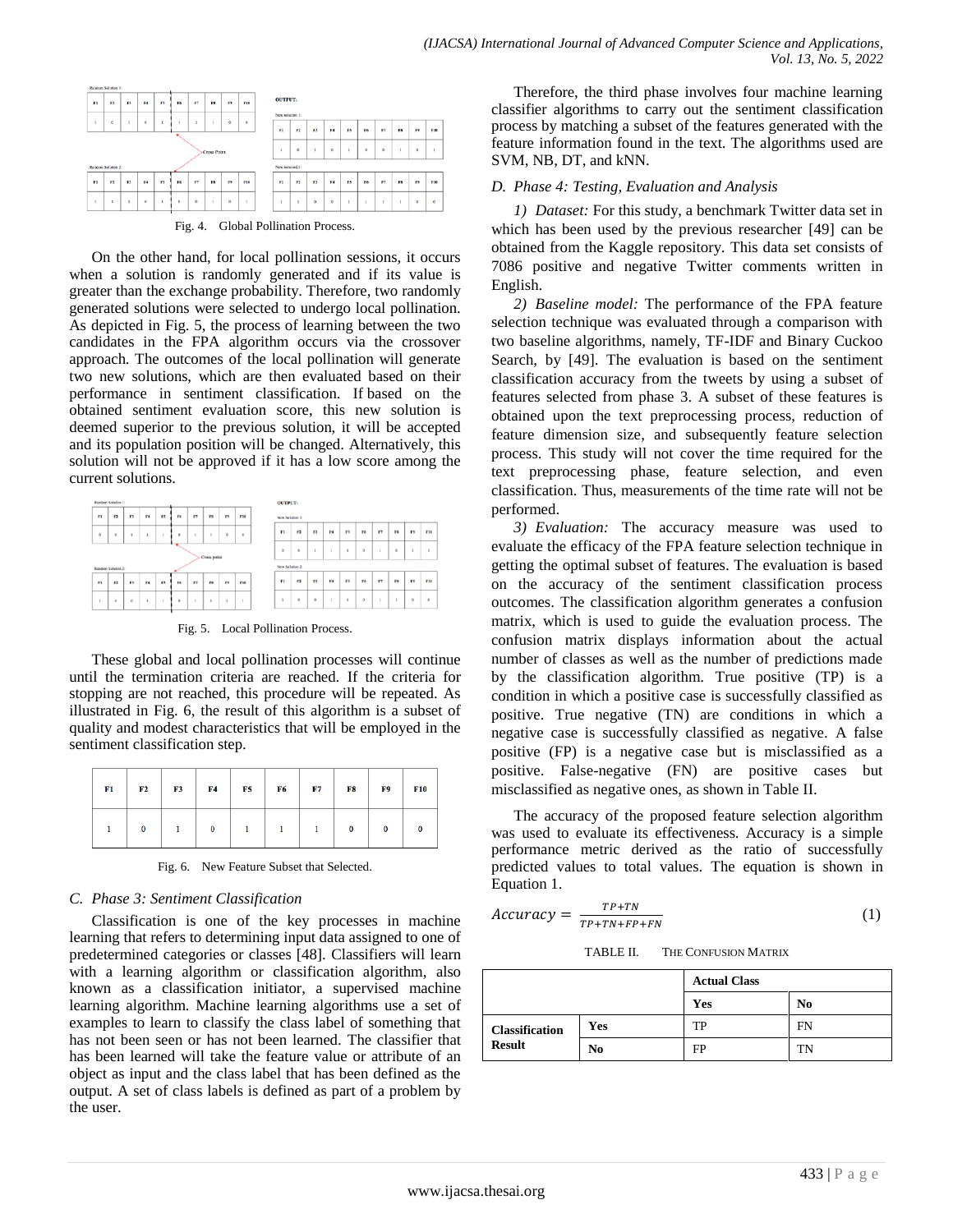#### IV. FLOWER POLLINATION FOR FEATURE SELECTION

For this experiment, the evaluation performance was evaluated based on accuracy. These values are compared with the results obtained from baseline algorithms, as presented in Table III.

Table III shows that the FPA feature selection algorithm achieves the highest accuracy value compared to the TF-IDF and Binary Cuckoo Search (BCS). Fig. 7 displays the overall accuracy values for the APB algorithm and TF-IDF and BCS based on the classification algorithm used. Based on Table III, it is found that the accuracy values for TF-IDF for NB, SVM, DT, and k-NN are 87.71%, 89.21%, 89.90%, and 88.42%, respectively. While for Binary Cuckoo Search, the resulting accuracy values are 96.26%, 96.54%, 96.26%, and 95.56% for the NB, SVM, DT, and k-NN, respectively. Based on Fig. 7, the FPA feature selection algorithm has produced the highest accuracy compared to the other two feature selection algorithms. This is where the accuracy values obtained for the NB, SVM, DT, and k-NN are 98.79%, 98.99%, 98.76%, and 98.91%, respectively.

This experiment went through 100 iterations. As shown in Fig. 8, at the 45th iteration, the algorithm is approaching the optimum value at a rapid pace of convergence. This indicates that the algorithm can discover a solution quickly. The increment on accuracy rate then slows until the 75th iteration. This is because this algorithm has consolidated nearly every high feature set. Achieving a subset of features capable of obtaining higher accuracy values got progressively challenging because the current feature set already had a relatively high quality of accuracy values—the accuracy rate value peaks as it reaches the 75th iteration. As a result, until the 100th iteration, this accuracy value remains constant.

TABLE III. ACCURACY PERFORMANCE FOR FPA, TF-IDF AND BSC USING NAÏVE BAYES, SUPPORT VECTOR MACHINE, DECISION TREE AND K-NEAREST **NEIGHROR** 

| <b>Classifiers</b>            | <b>FPA</b> | <b>BCS</b> | <b>TF-IDF</b> |
|-------------------------------|------------|------------|---------------|
| Naïve Bayes                   | 98.79      | 96.26      | 87.71         |
| <b>Support Vector Machine</b> | 98.99      | 96.54      | 89.12         |
| Decision Tree                 | 98.76      | 96.26      | 89.90         |



Fig. 7. Comparison of Accuracy for FPA, TF-IDF, and BCS.



The proposed algorithm for feature selection was able to attain greater accuracy than the two baseline techniques. This result demonstrates that FPA is more effective at extracting features than the baseline techniques.

#### V. CONCLUSION

This study compares and contrasts the NLP method, spelling correction in text preprocessing techniques, with other conventional text preprocessing techniques. In addition, the use of FPA algorithms for feature selection strategies to enhance the performance of sentiment classification has been proposed. Based on the accuracy results, our approach achieved promising results, confirming that implementing NLP (spelling correction) approach on text preprocessing technique and FPA algorithm on feature selection technique improved sentiment classification performance by 2.68 % compared to the baseline model.

In the future, we would like to employ the proposed technique for solving sentiment analysis tasks on a larger data set containing product review evaluations.

#### ACKNOWLEDGMENT

The authors gratefully acknowledge Universiti Kebangsaan Malaysia and the Industrial Grant Scheme with Perunding Tamadun Teras Pte Ltd for supporting this research project through grant no. GP-2020-K011466 and TT-2020-008.

#### **REFERENCES**

- [1] Dritsas, G. Vonitsanos, and I. E. L. B, "Pre-processing Framework for Twitter," IFIP Int. Fed. Inf. Process. 2019, vol. 2, pp. 138-149, 2019, doi: 10.1007/978-3-030-19909-8.
- [2] S. R. Priya and M. Devapriya, "The role of pre-processing on unstructured and informal text in diabetic drug related twitter data," Int. J. Sci. Technol. Res., vol. 8, no. 10, pp. 607–611, 2019.
- [3] L. Zhou et al., "Text preprocessing for improving hypoglycemia detection from clinical notes  $- A$  case study of patients with diabetes," Int. J. Med. Inform., vol. 129, no. January, pp. 374–380, 2019, doi: 10.1016/j.ijmedinf.2019.06.020.
- [4] I. S. Ahmad, A. Abu Bakar, M. R. Yaakub, and M. Darwich, "Sequel movie revenue prediction model based on sentiment analysis," Data Technol. Appl., vol. 54, no. 5, pp. 665–683, 2020, doi: 10.1108/DTA-10-2019-0180.
- [5] M. R. Yaakub, M. I. A. Latiffi, and L. S. Zaabar, "A Review on Sentiment Analysis Techniques and Applications," IOP Conf. Ser. Mater. Sci. Eng., vol. 551, no. 1, 2019, doi: 10.1088/1757- 899X/551/1/012070.
- [6] S. R. Ahmad, A. A. Bakar, and M. R. Yaakub, "Ant colony optimization for text feature selection in sentiment analysis," Intell. Data Anal., vol. 23, no. 1, pp. 133–158, 2019, doi: 10.3233/IDA-173740.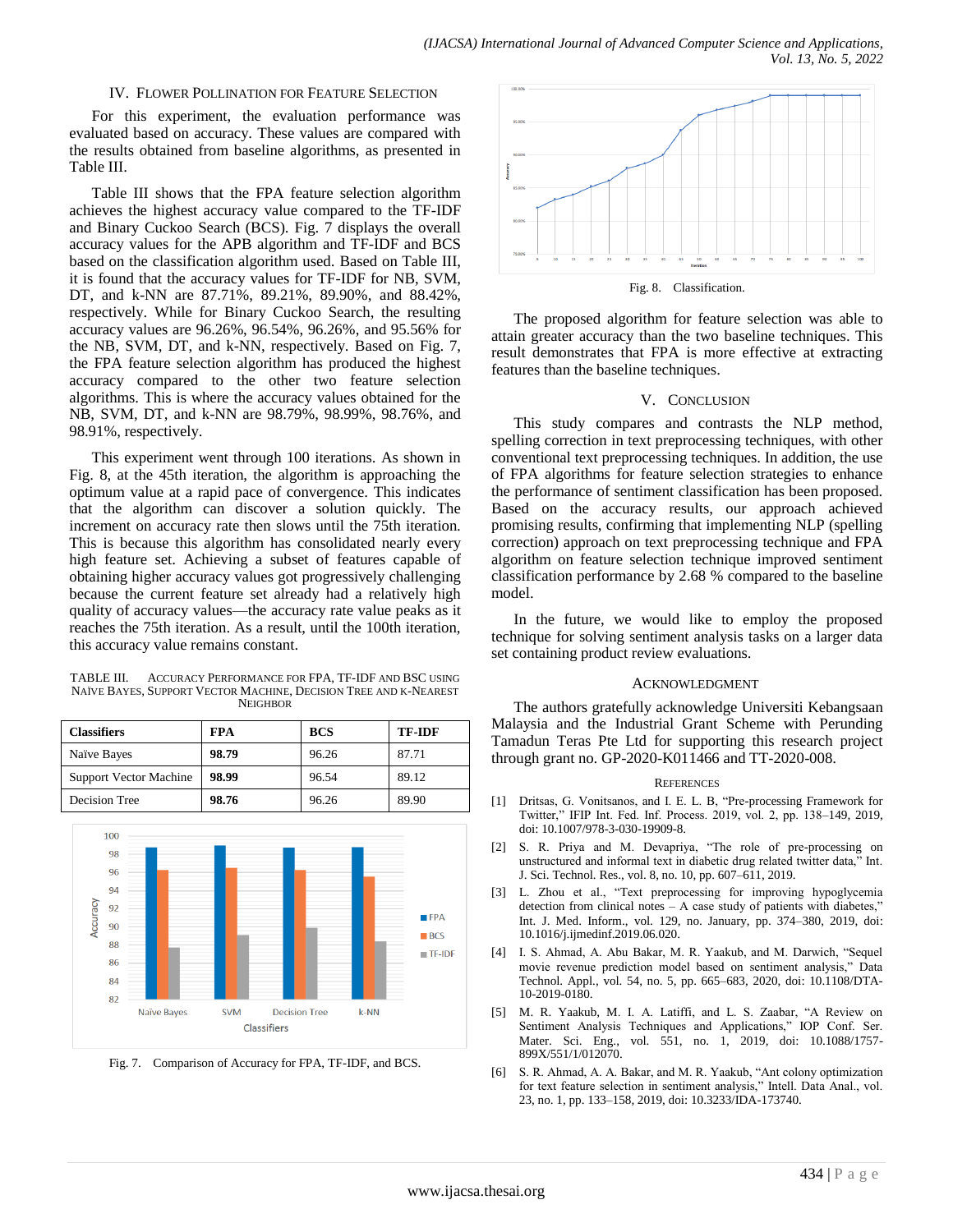- [7] B. Liu, "Sentiment Analysis and Opinion Mining," Morgan Claypool Publ., no. May, pp. 1–108, 2012, doi: 10.2200/S00416ED1V01Y201204HLT016.
- [8] M. T. Khan, M. Durrani, A. Ali, I. Inayat, S. Khalid, and K. H. Khan, "Sentiment analysis and the complex natural language," Complex Adapt. Syst. Model., vol. 4, no. 1, 2016, doi: 10.1186/s40294-016-0016- 9.
- [9] M. R. Yaakub, Y. Li, and J. Zhang, "Integration of Sentiment Analysis into Customer Relational Model: The Importance of Feature Ontology and Synonym," Procedia Technol., vol. 11, pp. 495-501, Jan. 2013, doi: 10.1016/J.PROTCY.2013.12.220.
- [10] I. S. Ahmad, A. A. Bakar, M. R. Yaakub, and M. Darwich, "Beyond Sentiment Classification : A Novel Approach for Utilizing Social Media Data for Business Intelligence," Int. J. Adv. Comput. Sci. Appl., vol. 11, no. 3, pp. 437–441, 2020.
- [11] M. K. Sohrabi and F. Hemmatian, "An efficient preprocessing method for supervised sentiment analysis by converting sentences to numerical vectors: a twitter case study," Multimed. Tools Appl., 2019, doi: 10.1007/s11042-019-7586-4.
- [12] J. Awwalu, A. A. Bakar, and M. R. Yaakub, "Hybrid N-gram model using Naïve Bayes for classification of political sentiments on Twitter," Neural Comput. Appl., 2019, doi: 10.1007/s00521-019-04248-z.
- [13] S. R. Ahmad, A. A. Bakar, and M. R. Yaakub, "A review of feature selection techniques in sentiment analysis," Intell. Data Anal., vol. 23, no. 1, pp. 159–189, 2019, doi: 10.3233/IDA-173763.
- [14] A. Unler and A. Murat, "A discrete particle swarm optimization method for feature selection in binary classification problems," Eur. J. Oper. Res., vol. 206, no. 3, pp. 528–539, Nov. 2010, doi: 10.1016/j.ejor.2010.02.032.
- [15] K. Ganesan, "Text Preprocessing for Machine Learning & NLP," Kavita Ganesan - Build Beautiful NLP & Data Applications., 2019. [Online]. Available: https://kavita-ganesan.com/text-preprocessingtutorial/#.XrcyMxMzab8. [Accessed: 12-May-2020].
- [16] K. Akshi and K. Renu, "Firefly Algorithm for Feature Selection in Sentiment Analysis," Comput. Intell. Data Mining, Adv. Intell. Syst. Comput., vol. 556, pp. 693–703, 2017, doi: 10.1007/978-981-10-3874-7.
- [17] M. Tubishat, M. A. M. Abushariah, N. Idris, and I. Aljarah, "Improved whale optimization algorithm for feature selection in Arabic sentiment analysis," Appl. Intell., vol. 49, no. 5, pp. 1688-1707, 2019, doi: 10.1007/s10489-018-1334-8.
- [18] A. Krouska, C. Troussas, and M. Virvou, "The effect of preprocessing techniques on Twitter sentiment analysis," IISA 2016 - 7th Int. Conf. Information, Intell. Syst. Appl., 2016, doi: 10.1109/IISA.2016.7785373.
- [19] W. Shang, H. Huang, H. Zhu, Y. Lin, Y. Qu, and Z. Wang, "A novel feature selection algorithm for text categorization," doi: 10.1016/j.eswa.2006.04.001.
- [20] Z. Zhai, B. Liu, H. Xu, and P. Jia, "Constrained LDA for grouping product features in opinion mining," in Lecture Notes in Computer Science (including subseries Lecture Notes in Artificial Intelligence and Lecture Notes in Bioinformatics), 2011, vol. 6634 LNAI, no. PART 1, pp. 448–459, doi: 10.1007/978-3-642-20841-6\_37.
- [21] A. Bagheri, M. Saraee, and F. De Jong, "Care more about customers: Unsupervised domain-independent aspect detection for sentiment analysis of customer reviews," Knowledge-Based Syst., vol. 52, pp. 201–213, Nov. 2013, doi: 10.1016/j.knosys.2013.08.011.
- [22] Z. A. A. Alyasseri, A. T. Khader, M. A. Al-Betar, M. A. Awadallah, and X. S. Yang, "Variants of the flower pollination algorithm: A review," Stud. Comput. Intell., vol. 744, pp. 91–118, 2018, doi: 10.1007/978-3- 319-67669-2\_5.
- [23] M. H. Aghdam, N. Ghasem-Aghaee, and M. E. Basiri, "Text feature selection using ant colony optimization," Expert Syst. Appl., vol. 36, no. 3 PART 2, pp. 6843–6853, Apr. 2009, doi: 10.1016/j.eswa.2008.08.022.
- [24] M. H. Aghdam and S. Heidari, "Feature Selection Using Particle Swarm Optimization in Text Categorization," J. Artif. Intell. Soft Comput. Res., vol. 5, no. 4, pp. 231–238, Oct. 2015, doi: 10.1515/jaiscr-2015-0031.
- [25] S. Nemati, M. E. Basiri, N. Ghasem-Aghaee, and M. H. Aghdam, "A novel ACO-GA hybrid algorithm for feature selection in protein function prediction," Expert Syst. Appl., vol. 36, no. 10, pp. 12086– 12094, Dec. 2009, doi: 10.1016/j.eswa.2009.04.023.
- [26] Z. Abdi, A. Alyasseri, A. T. Khader, M. A. Al-betar, M. A. Awadallah, and X. Yang, "Nature-Inspired Algorithms and Applied Optimization," vol. 744, no. October 2017, 2018, doi: 10.1007/978-3-319-67669-2.
- [27] J. Too and S. Mirjalili, "A Hyper Learning Binary Dragonfly Algorithm for Feature Selection: A COVID-19 Case Study," Knowledge-Based Syst., vol. 212, p. 106553, Jan. 2021, doi: 10.1016/j.knosys.2020. 106553.
- [28] B. Seerat and F. Azam, "Opinion Mining: Issues and Challenges (A survey)," Int. J. Comput. Appl., vol. 49, no. 9, pp. 975-8887, 2012, doi: 10.5120/7658-0762.
- [29] U. Pervaiz, S. Khawaldeh, T. A. Aleef, V. H. Minh, and Y. B. Hagos, ―Activity monitoring and meal tracking for cardiac rehabilitation patients," Int. J. Med. Eng. Inform., vol. 10, no. 3, pp. 252-264, 2018, doi: 10.1504/IJMEI.2018.093365.
- [30] S. Asghari and N. J. Navimipour, "Review and Comparison of Meta-Heuristic Algorithms for Service Composition in Cloud Computing," 2015.
- [31] B. O. Alijla, C. P. Lim, L. P. Wong, A. T. Khader, and M. A. Al-Betar, ―An ensemble of intelligent water drop algorithm for feature selection optimization problem,‖ Appl. Soft Comput. J., vol. 65, pp. 531–541, Apr. 2018, doi: 10.1016/j.asoc.2018.02.003.
- [32] A. S. Ghareb, A. A. Bakar, and A. R. Hamdan, "Hybrid feature selection based on enhanced genetic algorithm for text categorization," Expert Syst. Appl., vol. 49, pp. 31–47, May 2016, doi: 10.1016/j.eswa.2015.12.004.
- [33] X. Yang, "Flower Pollination Algorithm for Global Optimization," pp. 240–249, 2012.
- [34] P. H. P. Sarijiya and T. A. Saputra, "Modified Flower Pollination Algorithm for Non smooth and Multiple Fuel Options Economic Dispatch," in 2016 8th International Conference on Information Technology and Electrical Engineering (ICITEE), 2016, pp. 346–350.
- [35] F. P. Sakti, S. Sarjiya, and S. P. Hadi, "Optimal Power Flow Using Flower Pollination Algorithm: A Case Study of 500 kV Java-Bali Power System," IJITEE (International J. Inf. Technol. Electr. Eng., vol. 1, no. 2, pp. 45–50, Sep. 2017, doi: 10.22146/ijitee.28363.
- [36] D. Rodrigues, G. F. A. Silva, J. P. Papa, A. N. Marana, and X.-S. Yang, ―EEG-based person identification through Binary Flower Pollination Algorithm," Expert Syst. Appl., vol. 62, pp. 81-90, Nov. 2016, doi: 10.1016/j.eswa.2016.06.006.
- [37] Z. A. E. M. Dahi, C. Mezioud, and A. Draa, "On the efficiency of the binary flower pollination algorithm: Application on the antenna positioning problem," Appl. Soft Comput. J., vol. 47, pp. 395-414, Oct. 2016, doi: 10.1016/j.asoc.2016.05.051.
- [38] P. Agarwal and S. Mehta, "Enhanced flower pollination algorithm on data clustering," Int. J. Comput. Appl., vol. 38, no. 2-3, pp. 144-155, 2016, doi: 10.1080/1206212X.2016.1224401.
- [39] R. Douglas, X.-S. Yang, A. N. de Souza, and J. P. Papa, "Binary Flower Pollination Algorithm and Its Application," in Recent Advances in Swarm Intelligence and Evolutionary Computation, no. April 2016, 2015, p. 303.
- [40] S. A.-F. Sayed, E. Nabil, and A. Badr, "A binary clonal flower pollination algorithm for feature selection," Pattern Recognit. Lett., vol. 77, pp. 21–27, 2016, doi: 10.1016/j.patrec.2016.03.014.
- [41] H. M. Zawbaa, A. E. Hassanien, E. Emary, W. Yamany, and B. Parv, ―Hybrid flower pollination algorithm with rough sets for feature selection," 2015 11th Int. Comput. Eng. Conf. Today Inf. Soc. What's<br>Next?, ICENCO 2015, pp. 278–283, 2016, doi: Next?, ICENCO 2015, pp. 278-283, 2016, doi: 10.1109/ICENCO.2015.7416362.
- [42] H. Majidpour and F. G. Soleimanian, "An Improved Flower Pollination Algorithm ...," Sari Branch, Islamic Azad University, Feb. 2018.
- [43] B. Glover, Understanding Flowers and Flowering: An integrated approach. Oxford University Press, 2008.
- [44] M. L. Kawasaki and A. D. Bell, "Plant Form. An Illustrated Guide to Flowering Plant Morphology.," Brittonia, vol. 43, no. 3, p. 145, Jul. 1991, doi: 10.2307/2807042.
- [45] F. B. Ozsoydan and A. Baykasoglu, "Analysing the effects of various switching probability characteristics in flower pollination algorithm for solving unconstrained function minimization problems," Neural